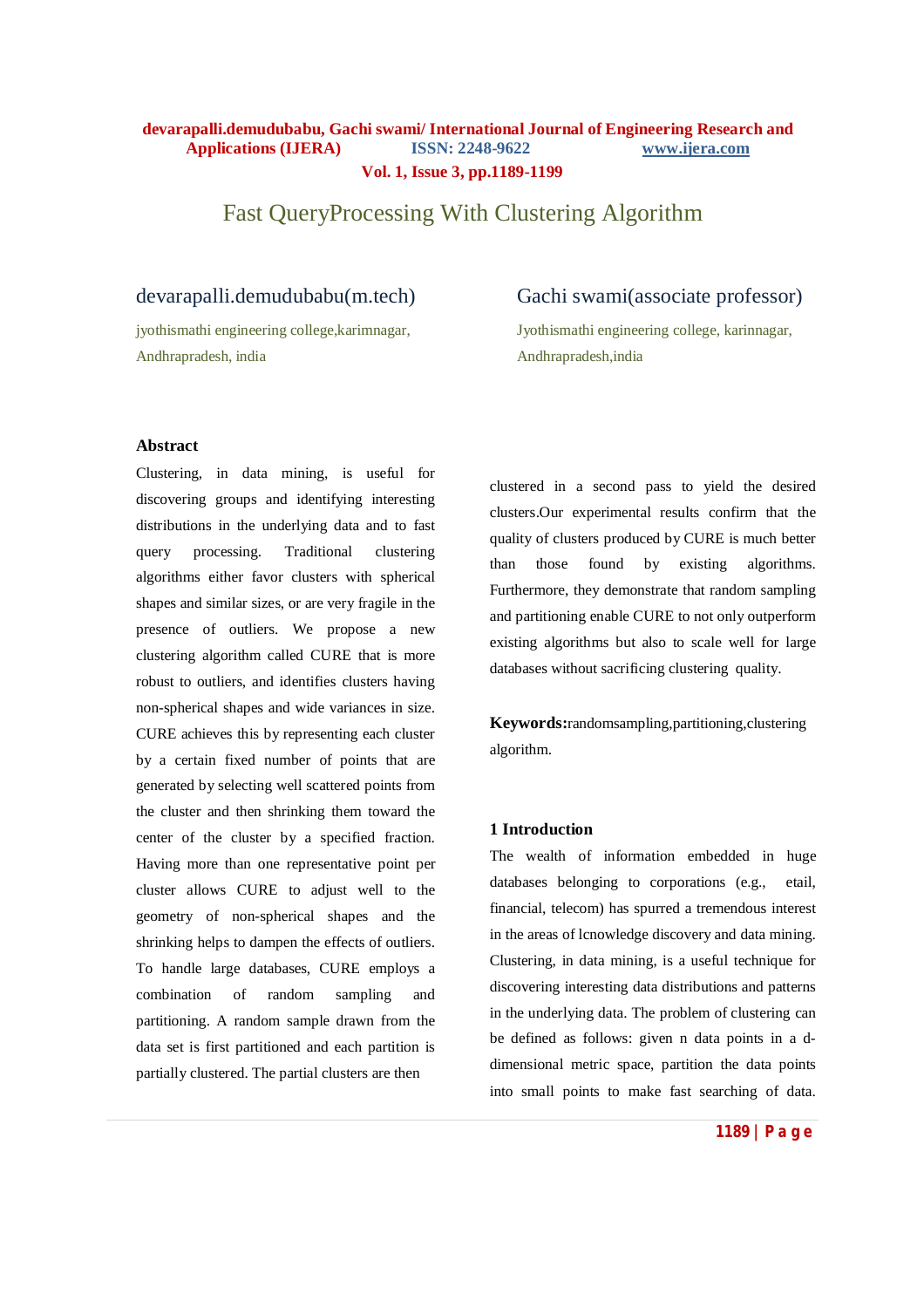Fast QueryProcessing With Clustering Algorithm

clusters such that the data points within a cluster are more similar to each other than data points in different clusters.

# **2. Traditional Clustering Algorithms - Drawbacks**

Existing clustering algorithms can be broadly classified into partitional and hierarchical [JD88]. Partitional clustering algorithms attempt to determine k partitions that optimize a certain criterion function. The square-error criterion, defined below, is the most commonly used (m; is the mean of cluster Ci).

$$
E = \sum_{i=1}^{k} \sum_{p \in C_i} ||p - m_i||^2.
$$

The square-error is a good measure of the within-cluster variation across all the partitions. The objective is to find L partitions that minimize the square-error. Thus, squareerror clustering tries to make the k clusters as compact and separated as possible, and works well when clusters are compact clouds that are rather well separated from one another. However, when there are large differences in the sizes or geometries of different clusters, as illustrated in Figure 1, the square-error method could split large clusters to minimize the square-error. In the figure, the square-error is larger for the three separate clusters in (a) than for the three clusters in (b) where the big cluster is split into three

portions, one of which is merged with the two smaller clusters. The reduction in square-error for (b) is due to the fact that the slight

reduction in square error due to splitting the large cluster is weighted by many data points in the large cluster. A hierarchical clustering is a sequence of partitions in which each partition is nested into the next partition in the sequence. An agglomerative algorithm for hierarchical clustering starts with the disjoint set of clusters, which places each input data point in an individual cluster. Pairs of items or clusters are then successively merged until the number of clusters reduces to Ic. At each step, the pair of clusters merged are the ones between which the distance is the minimum. The widely used measures for distance between clusters are as follows (mi is the mean for cluster Ci and n; is the number of points in Ci).

$$
d_{mean}(C_i, C_j) = ||m_i - m_j||
$$
  
\n
$$
d_{ave}(C_i, C_j) = 1/(n_i n_j) \sum_{p \in C_i} \sum_{p' \in C_j} ||p - p'||
$$
  
\n
$$
d_{max}(C_i, C_j) = \max_{p \in C_i, p' \in C_j} ||p - p'||
$$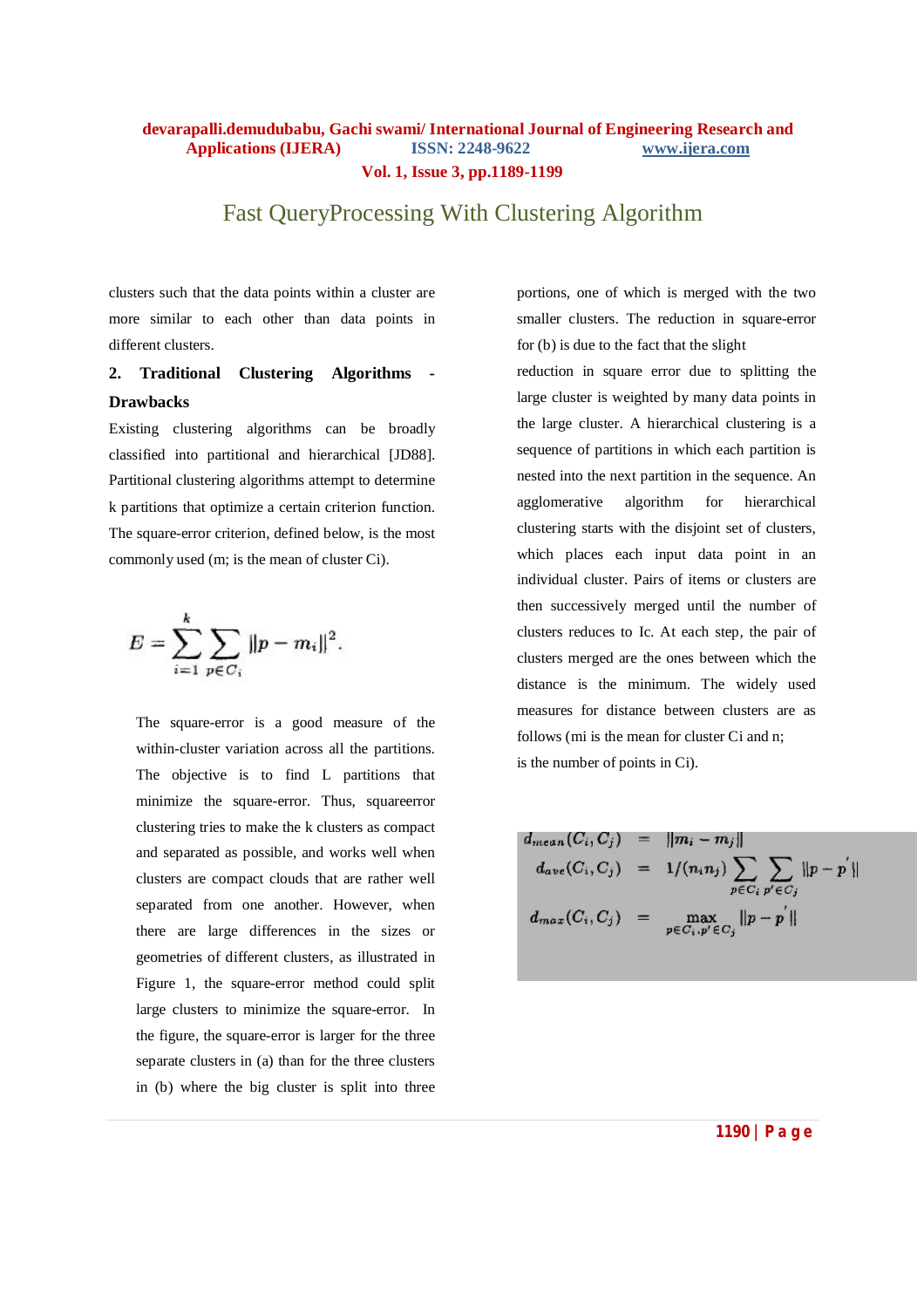# Fast QueryProcessing With Clustering Algorithm



Figure 1: Splitting of a large cluster by partitional algorithms

For example, with d,,,, as the distance measure, at each step, the pair of clusters whose centroids or means are the closest are merged. On the other hand, with d,i,, the pair of clusters merged are the ones containing the closest pair of points. All of the above distance measures have a minimum variance flavor and they usually yield the same results if the

clusters are compact and well-separated. However, if the clusters are close to one another (even by outliers), or if their shapes and sizes are not hyperspherical and uniform, the results

of clustering can vary quite dramatically. For example, with the data set shown in Figure l(a), using  $d_{n+1}$ ,  $d_{n+1}$  or  $d_{n+1}$ , as the distance measure results in clusters that are similar to those obtained by the square-error method shown in Figure l(b). Similarly, consider the example data points in Figure 2. The desired elongated clusters are shown in Figure 2(a). However,  $d_{\text{u}}$  as the distance measure, causes the elongated clusters to be split and portions belonging to neighboring elongated clusters to be merged. The resulting clusters are as shown in Figure 2(b). On the other hand, with dmin as the distance measure, the

resulting clusters are as shown in Figure 2(c). The two elongated clusters that are connected by narrow string of points are merged into a single cluster. This "chaining effect" is a drawback of d,in - basically, a few points located so as to form a bridge between the two clusters causes points across the clusters to be grouped into a single elongated cluster. From the above discussion, it follows that neither the centroidbased approach (that uses d,,,,) nor the all-points approach (based on d,i,) work well for nonspherical or arbitrary shaped clusters. A shortcoming of the centroidbased approach is that it considers only one point as representative of a cluster - the

cluster centroid. For a large or arbitrary shaped cluster, the centroids of its subclusters can be reasonably far apart, thus causing the cluster to be split. The all-points approach, on the other hand, considers all the points within a cluster as representative of the cluster. This other extreme, has its own drawbacks, since it makes the clustering algorithm extremely sensitive to outliers and to slight changes in the position of data points. When the number N of input data points is large, hierarchical clustering algorithms break down due to their non-linear time complexity (typically, O(N')) and huge I/O costs. In order to remedy this problem, in [ZRL96], the authors propose a new clustering method named BIRCH, which represents the state of the art for clustering large data sets.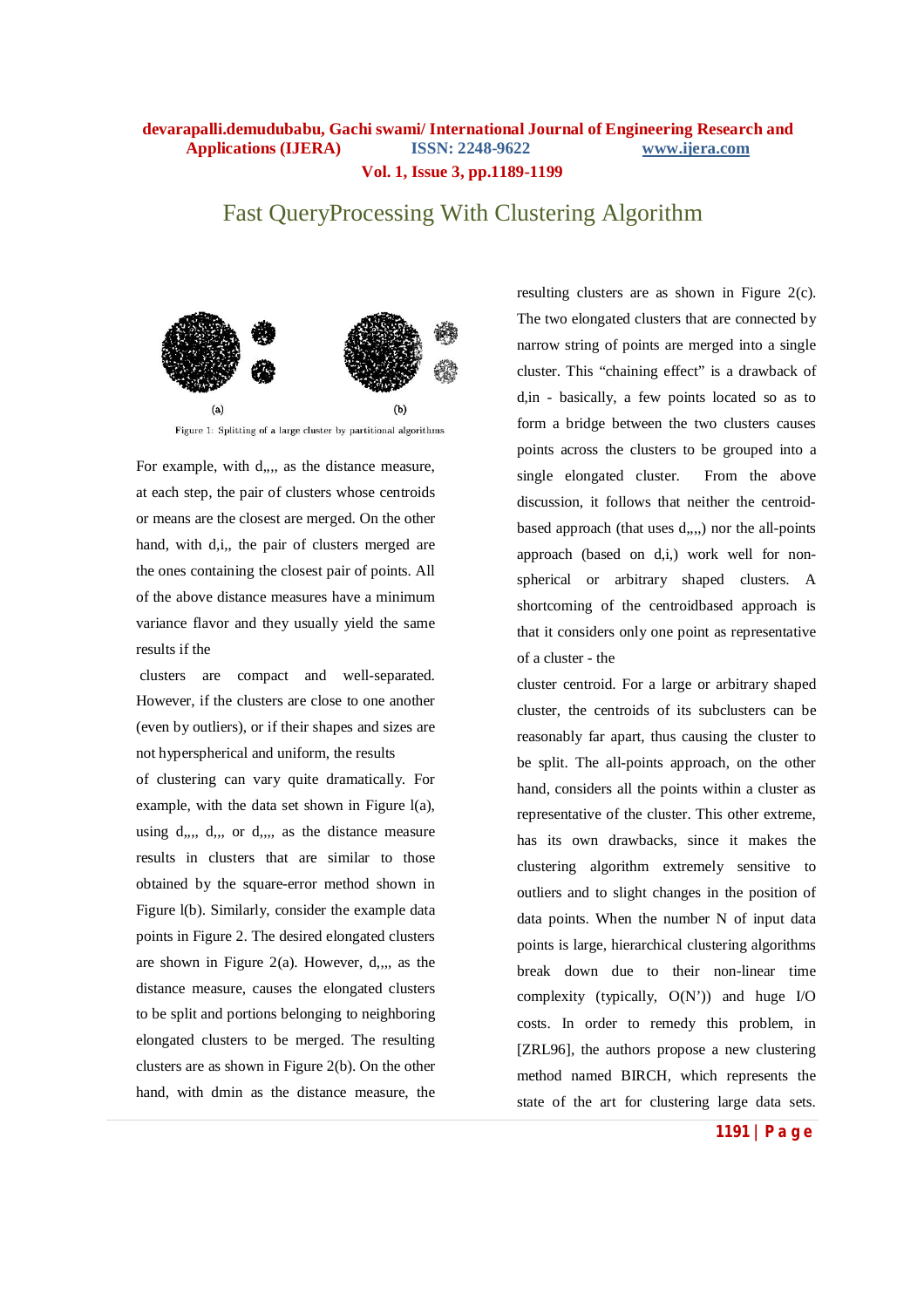# Fast QueryProcessing With Clustering Algorithm

BIRCH first performs a preclzlstering phase in which dense regions of points are represented by compact summaries, and then a centroid-based hierarchical algorithm is used to cluster the set of summaries (which is much smaller than the original dataset). The preclustering algorithm employed by BIRCH to reduce input size is incremental and approximate. During preclustering, the entire database is scanned, and cluster summaries are stored in memory in a data structure called the CF-tree. For each successive data point, the CF-tree is traversed to find the closest cluster to it in the tree, and if

the point is within a threshold distance of the closest cluster, it is absorbed into it. Otherwise, it starts its own cluster in the CF-tree. Once the clusters are generated, a final labeling phase is carried out in which using the centroids of clusters as seeds, each data point is assigned to the cluster with the closest seed. Using only the centroid of a cluster when redistributing the data in the final phase has problems when clusters do not have uniform sizes and shapes as in Figure 3(a). In this case, as illustrated in Figure 3(b), in the final labeling phase, a number of points in the bigger cluster are labeled as belonging to the smaller cluster since they are closer to the centroid of the smaller cluster.

#### **3.Our Contributions**

In this paper, we propose a new clustering method named CURE (Clustering Using Representatives) whose salient features are described below. Hierarchical Clustering Algorithm: CURE employs a novel hierarchical clustering algorithm that adopts a middle ground between the centroid-based and the all-point extremes. In CURE, a constant number c of well scattered points in a cluster are first chosen. The scattered points capture the shape and extent of the cluster. The chosen scattered points are next shrunk towards the centroid of the cluster by a fraction cr. These scattered points after shrinking are used as representatives

of the cluster. The clusters with the closest pair of representative points are the clusters that are merged at each step of CURE's hierarchical clustering algorithm. The scattered points approach employed by CURE alleviates the shortcomings of both the all-points as well as the centroid-based approaches. It enables CURE to correctly identify the clusters in Figure 2(a) - the resulting clusters due to the centroid-based and all-points approaches is as shown in Figures 2(b) and 2(c), respectively. CURE is less sensitive to outliers since shrinking the scattered points toward the mean dampens the adverse effects due to outliers  $\sim$  outliers are typically further away from the mean and are thus shifted a larger distance due to the shrinking. Multiple scattered points also enable CURE to discover nonspherical clusters like the elongated clusters shown in Figure  $2(a)$ . For the centroid-based algorithm, the space that constitutes the vicinity of the single centroid for a cluster is spherical.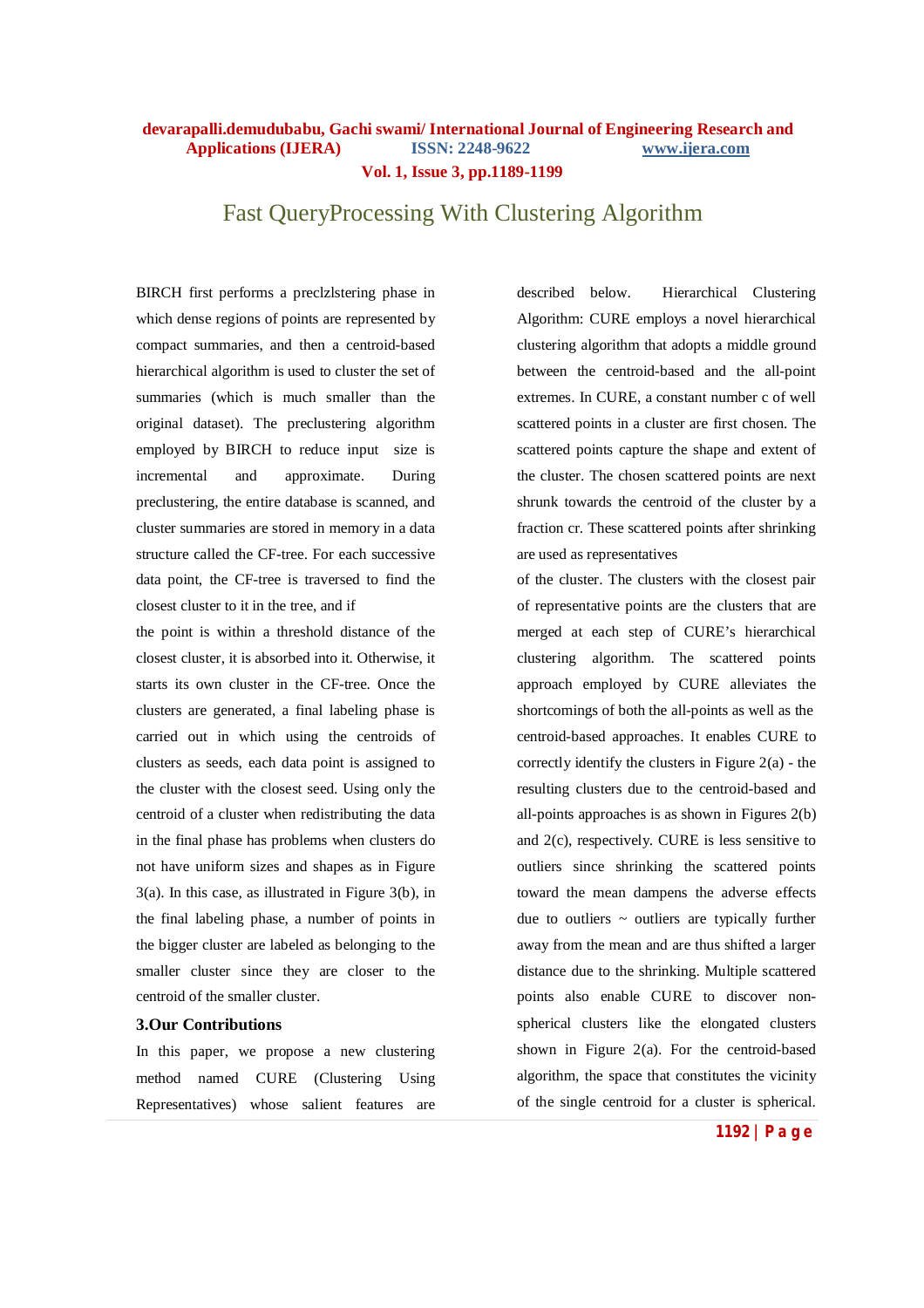# Fast QueryProcessing With Clustering Algorithm

Thus, it favors spherical clusters and as shown in Figure 2(b), splits the elongated clusters. On the other hand, with multiple scattered points as representatives of a cluster, the space



Figure 2: Clusters generated by hierarchical algorithms



 $(a)$ 



Figure 3: Problem of labeling

forms the vicinity of the luster and this enables clusters in Figu ters identified by vetween  $0$  and  $1$ . sed algorithm if ( $Y$ becomes similar to the all-point appr

CURE's hierarchical clustering algorithm uses space  $\left(\mathbf{b}_{\mathbf{d}}\right)$  is linear in the input size n and has a worst-case time complexity of O(n2 log n). For lower dimensions (e.g., two), the complexity can be shown to further reduce to  $O(n')$ . Thus, the time complexity of CURE is no worse than that of the centroidbased hierarchical algorithm.

### **Random Sampling and Partitioning**:

CURE's approach to the clustering problem for large data sets differs from BIRCH in two ways. First, instead of preclustering with all the data points,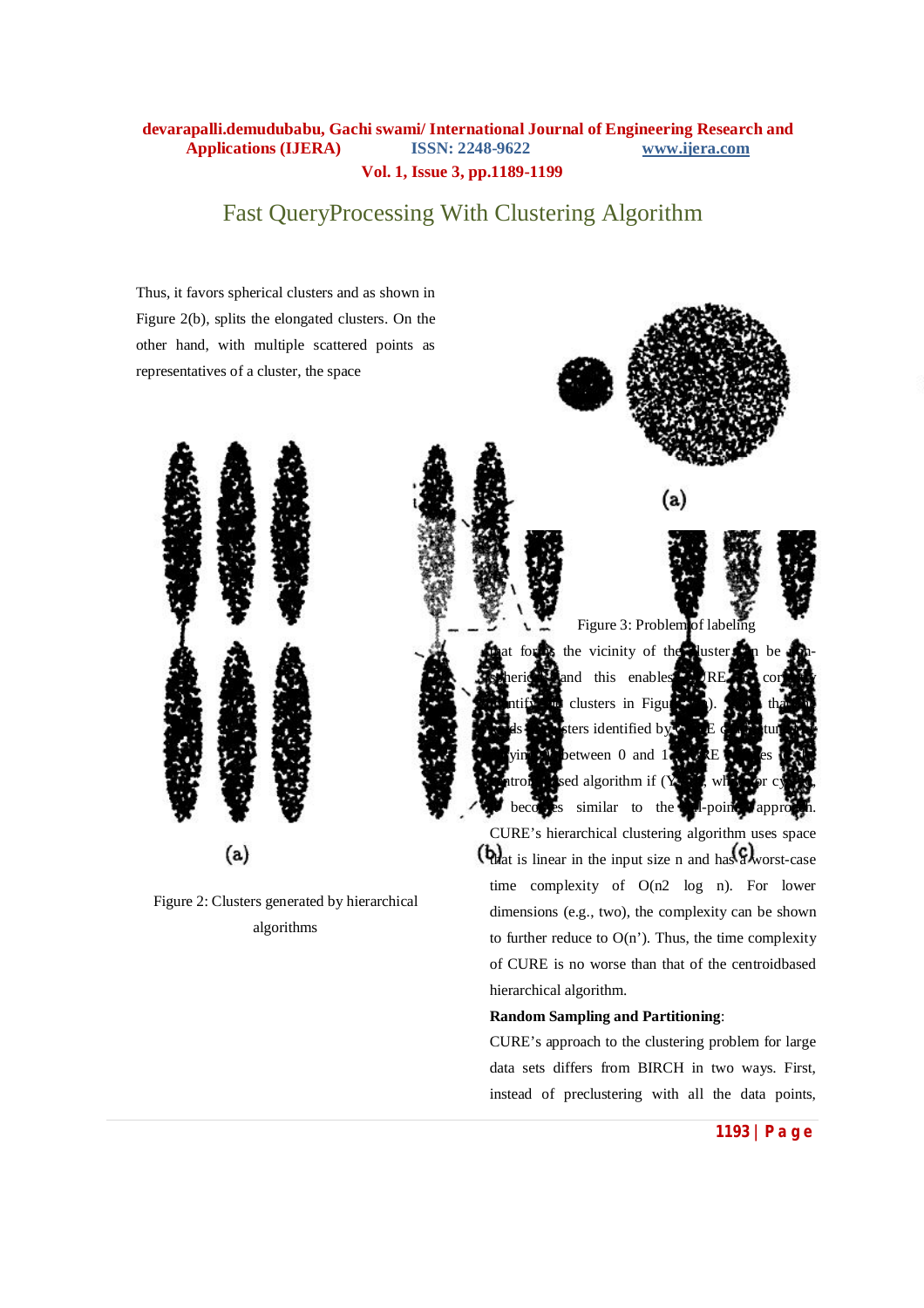Fast QueryProcessing With Clustering Algorithm

CURE begins by drawing a random sample from the database. We show, both analytically and experimentally, that random samples of moderate sizes preserve information about the geometry of clusters fairly accurately, thus enabling CURE to correctly cluster the input. In particular, assuming that each cluster has a certain minimum size, we use chernoff bounds to calculate the minimum sample size for which the sample contains, with high probability, at least a fraction f of every cluster. Second, in order to further speed up clustering, CURE first partitions the random sample and partially clusters the data points in each partition. After eliminating outliers, the preclustered data in each partition is then clustered in a final pass to generate the final clusters.

#### **Labeling Data on Disk**:

Once clustering of the random sample is completed, instead of a single centroid, multiple representative points from each cluster are used to label the remainder of the data set. The problems with BIRCH's labeling phase are eliminated by assigning each data point to the cluster containing the closest representative point. Overview: The steps involved in clustering using CURE.

**Clustering procedure**: Initially, for each cluster u, the set of representative points w..rep contains only the point in the cluster. Thus, in Step 1, all input data points are inserted into the k-d tree. The procedure buildheap (in Step 2) treats each input point as a separate cluster, computes uclosest for each cluster u and then inserts each cluster into the heap (note that the clusters are arranged in the increasing order of distances between u and wclosest). Once the heap Q and tree T are initialized, in each iteration of the while-loop, until only k clusters remain, the closest pair of clusters is merged. The cluster u at the top of the heap Q is the cluster for which u and uxlosest are the closest pair of clusters. Thus, for each step of the whileloop, extractmin (in Step 4) extracts the top element u in

Q and also deletes u from Q.

```
procedure cluster(S, k)
begin
    T := \text{build\_kd\_tree}(S)1.2Q := \text{build} \text{.} \text{heap}(S)while size(Q) > k do {
3.
       u :=extract_min(Q)
\overline{4}.
5.
       v := u.closest
6.
       delete(Q, v)7.
       w := \text{merge}(u, v)delete_rep(T, u); delete_rep(T, v); insert_rep(T, w)<br>w.closest := x \nmid^* x is an arbitrary cluster in Q^*/8.
9.
       for each x \in Q do {
10.
           if dist(w, x) < dist(w, w.\text{closest})11.
              w.closest := x12.
           if x.closest is either u or v \{13.
14.
              if dist(x, x.\text{closest}) < dist(x, w)x.closest := closest_cluster(T, x, dist(x, w))
15.
16else
                x.closest := w17.
18.
              relocated(Q, x)19.
20.
           else if dist(x, x \text{ closest}) > dist(x, w) {
21.x.closest := w22.
              relocated(Q, x)23.
24.
25.
       insert(Q, w)26.}
end
```
Figure 4: Clustering algorithm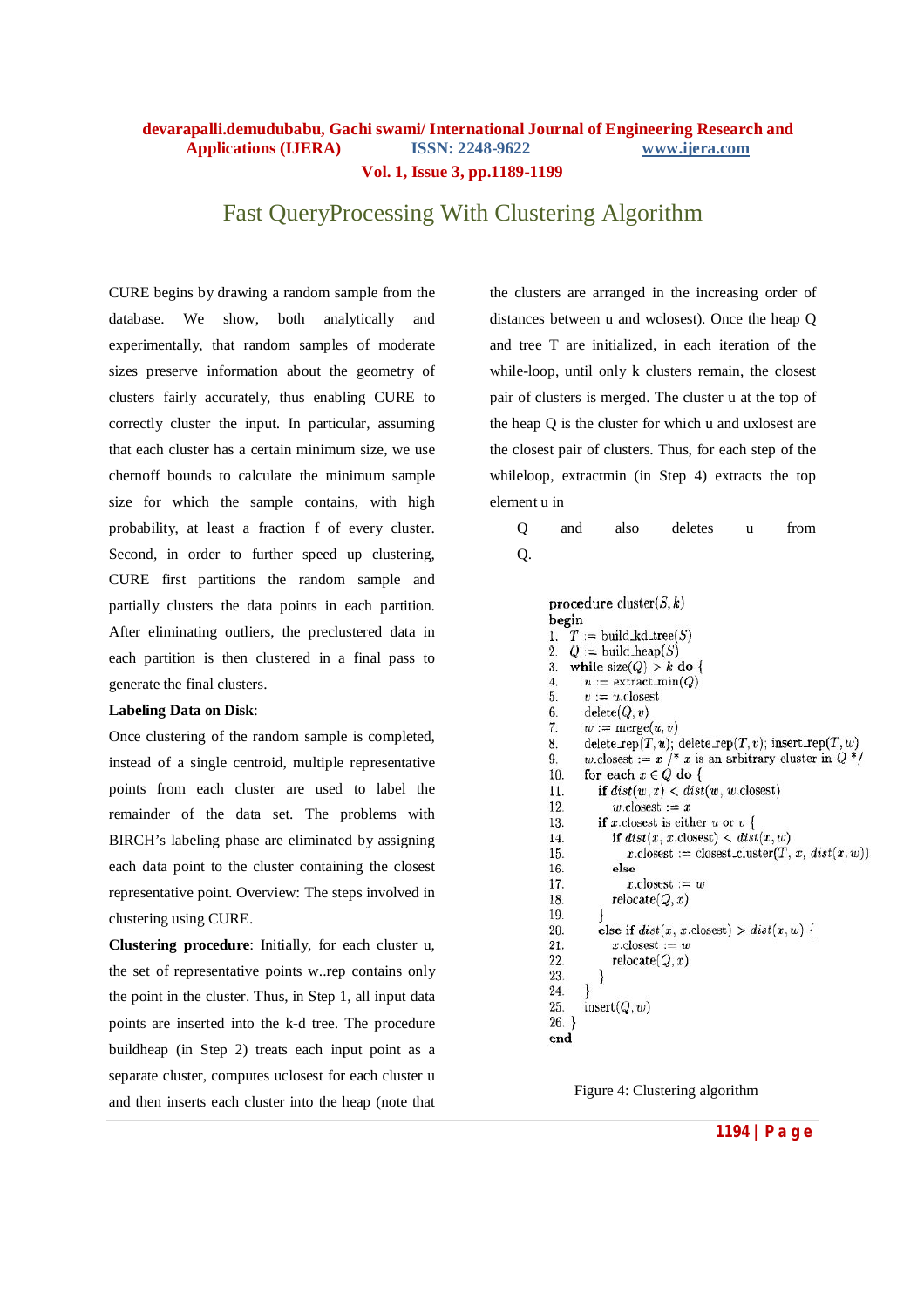Fast QueryProcessing With Clustering Algorithm

#### **4. Clustering Algorithm**

In this subsection, we describe the details of our clustering algorithm(seeFigure 5). The input parameters to our algorithm are the input data set S containing n points in ddimensional

space and the desired number of clusters k. As we mentioned earlier, starting with the individual points as individual clusters, at each step the closest pair of clusters is merged to form a new cluster. The process is repeated until there are only k remaining clusters.

#### **5.Algorithms**

**BIRCH**: We used the implementation of BIRCH provided to us by the authors of [ZRL96]. The mplementation performs preclustering and then uses a centroid-based hierarchical clustering algorithm with time and space complexity that is quadratic in the number of points after preclustering. We set parameter values to the default values suggested in [ZRL96]. For example, we set the page size to 1024 bytes and the input size to the hierarchical clustering algorithm after the preclustering phase to 1000. The memory used for preclustering was set to be about 5% of dataset size.

**CURE:** Our version of CURE is based on the clustering algorithm described in Section 4, that uses representative points with shrinking towards the mean. As described at the end of Section 3,

when two clusters are merged in each step of the algorithm, representative points for the new merged cluster are selected from the ones for the two original clusters rather than all points in the merged cluster. This improvement speeds up execution times for CURE without adversely impacting the quality of clustering.



figure 5 datasets (b) CURE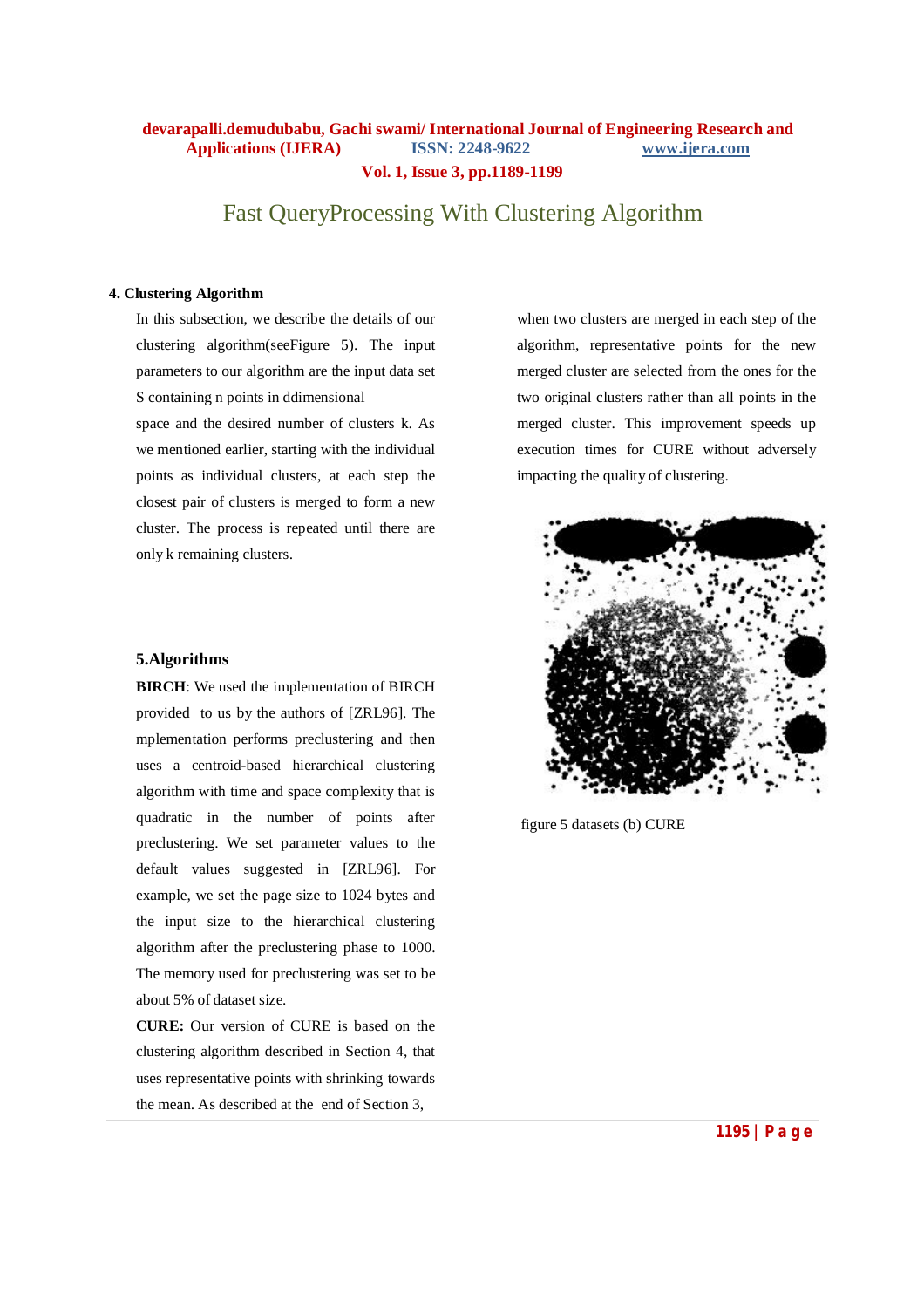Fast QueryProcessing With Clustering Algorithm



(a) BRICH Figure: 5 datasets

#### **5.1.Time and Space Complexity**

The worst-case time complexity of our clustering algorithm can be shown to be O(n2 logn). In [GRS97], we show that when the dimensionality of data points is small, the time complexity further reduces to  $O(n2)$ . Since both the heap and the /c-d tree require linear space, it follows that the spacecomplexity of our algorithm is  $O(n)$ .

#### **6. Enhancements for Large Data Sets**

Most hierarchical clustering algorithms, including the one presented in the previous subsection, cannot be directly applied to large data sets due to their quadratic time complexity with respect to the input size. In this section, we present enhancements and optimizations that enable CURE to handle large data sets. We also address the issue of outliers and propose schemes to eliminate them.

### **6.1 Random Sampling**

In order to handle large data sets, we need an effective mechanism for reducing the size of the input to CURE's clustering algorithm. One approach to achieving this is via random sampling - the key idea is to apply CURE's clustering algorithm to a random sample drawn from the data set rather than the entire data set. Typically, the random sample will fit in mainmemory and will be much smaller than the original data set. Consequently, significant improvements in execution times for CURE can be realized. Also, random sampling can improve the quality of clustering since it has the desirable effect of filtering outiiers. Efficient algorithms for drawing a sample randomly from data in a file in one pass and using constant space are proposed in [Vit85]. As a result, we do not discuss sampling in any further detail, and assume that we employ one of the well-known algorithms for generating the random sample. Also, our experience has been that generally, the overhead of generating a random sample is very small compared to the time for performing clustering on the sample (the random sampling algorithm typically takes less than two seconds to sample a few thousand points from a file containing hundred thousand or more points).

**6.2 Partitioning for Speedup**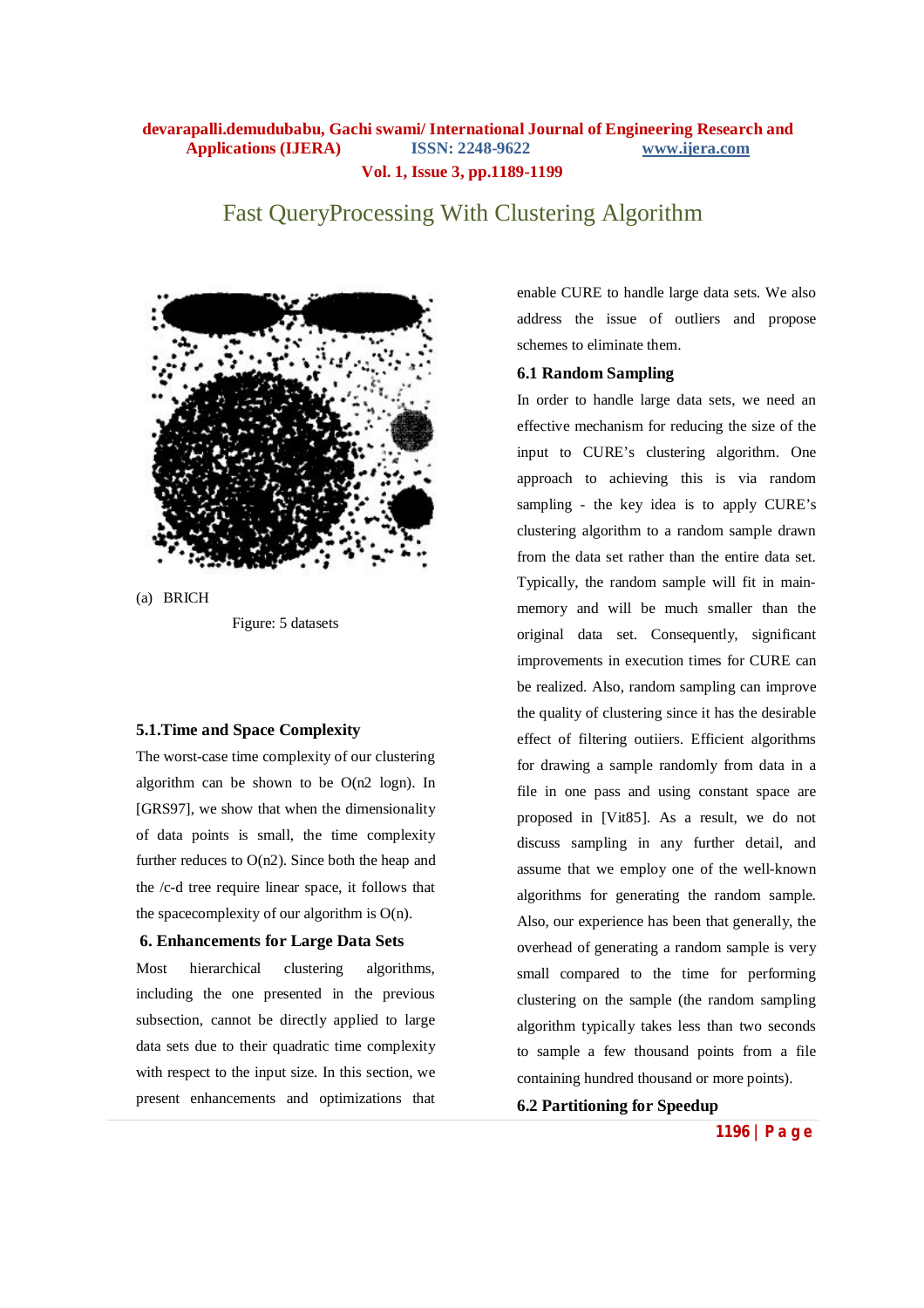# Fast QueryProcessing With Clustering Algorithm

As the separation between clusters decreases and as clusters become less densely packed, samples of larger sizes are required to distinguish them. However, as the input size n grows, the computation that needs to be performed by CURE's clustering algorithm could end up being fairly substantial due to the  $O(n2 \log n)$  time complexity. In this subsection, we propose a simple partitioning scheme for speeding up CURE when input sizes become large.

The basic idea is to partition the sample space into p partitions, each of size %. We then partially cluster each partition until the final number of clusters in each partition reduces to 5 for some constant  $q > 1$ . Alternatively, we could stop merging clusters in a partition if the distance between the closest pair of clusters to be merged next increases above a certain threshold. Once we have generated \$ clusters for each partition, we then run a second clustering pass on the s partial clusters for all the partitions (that resulted from the first pass).

#### **6.3 Labeling Data on Disk**

Since the input to CURE's clustering algorithm is a set of randomly sampled points from the original data set, the final k clusters involve only a subset of the entire set of points. In CURE, the algorithm for assigning the appropriate cluster labels to the remaining data points employs a fraction of randomly selected representative points for each of the final k clusters. Each data point is assigned to the cluster containing the representative point closest to it. Note that approximating every cluster with multiple points instead a single centroid as is done in [ZRL96], enables CURE to, in the final phase, correctly distribute the data points when clusters are nonspherical or non-uniform. The final labeling phase of [ZRLSG], since it employs only the centroids of the clusters for partitioning the remaining points,

### **6.4 Handling Outliers**

Any data set almost always contains o&hers. These do not belong to any of the clusters and are typically defined to be points of non agglomerative behavior. That is, the neighborhoods

of outliers are generally sparse compared to points in clusters, and the distance of an outlier to the nearest cluster is comparatively higher than the distances among points in bon&de clusters themselves. Every clustering method needs mechanisms to eliminate outliers. In CURE, outliers are dealt with at multiple steps. First, random sampling filters out a majority of the outliers. Furthermore, the few outlicrs that actually make it into the random sample are distributed all over the sample space. Thus, random sampling further isolates outliers. In agglomerative hierarchical clustering, initially each point is a separate cluster. Clustering then proceeds by merging closest points first. What this suggests is that outliers, due to their larger distances from other points, tend to merge with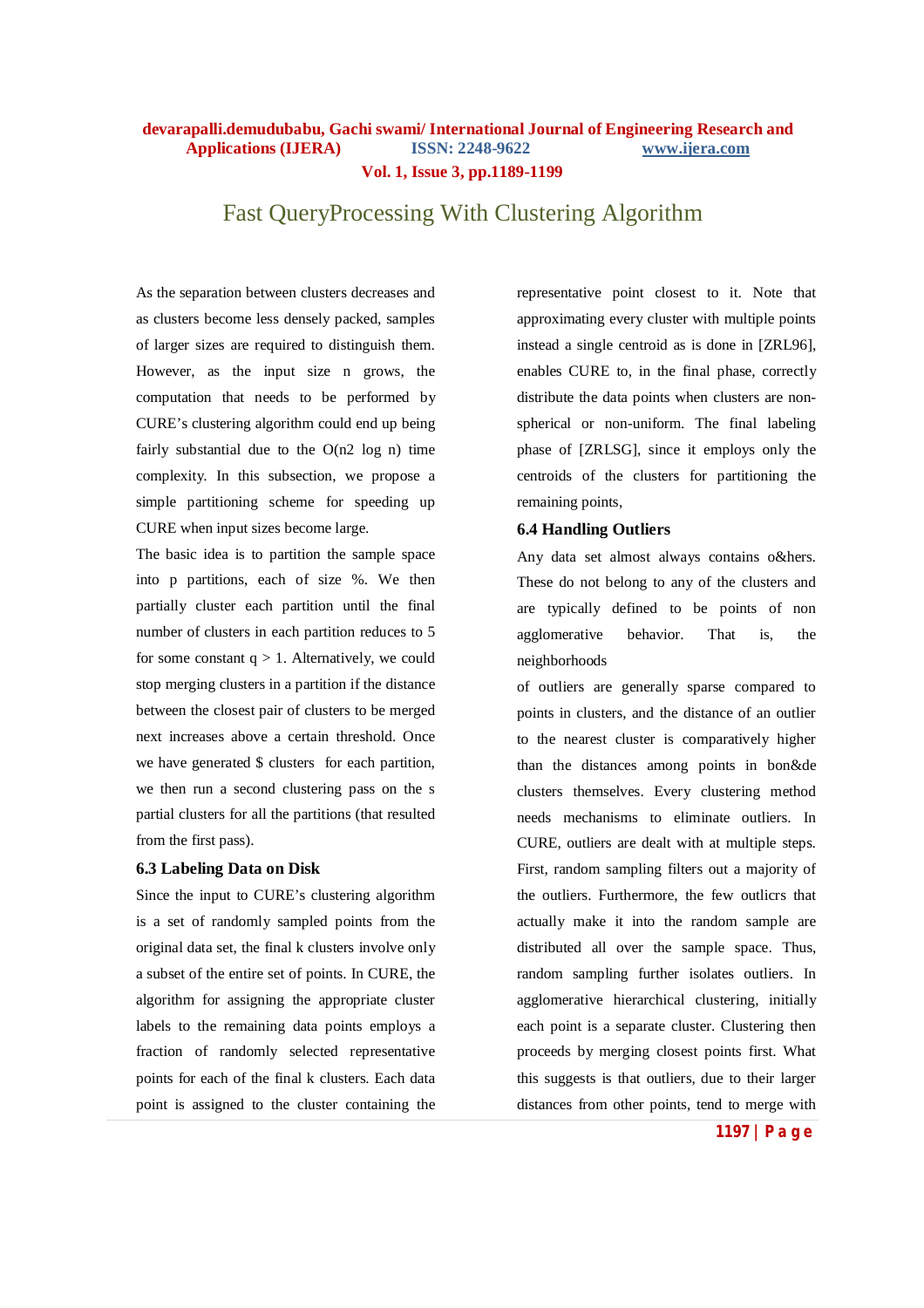# Fast QueryProcessing With Clustering Algorithm

other points less and typically grow at a much slower rate than actual clusters. Thus, the number of points in a collection of outliers is typically much less than the number in a cluster.

### **7.conclusion**

In this paper, we addressed problems with traditional clustering algorithms and solution to enhance the query processing.which either favor clusters with spherical shapes and similar sizes, or are very fragile in the presence of outliers. We proposed a clustering method called CURE. CURE utilizes multiple representative points for each cluster that are generated by selecting well scattered points from the cluster and then shrinking them toward the center of the cluster by a specified fraction. This enables CURE to adjust well to the geometry of clusters having non-spherical shapes and wide variances in size. To handle large databases, CURE employs a combination of random sampling and partitioning that allows it to handle large data sets efficiently. Random sampling, coupled with outlier handling techniques, also makes it possible for CURE to filter outliers contained in the data set effectively. Furthermore, the labeling algorithm in CURE uses multiple random representative points or each cluster to assign data points on disk. This enables t to correctly label points even when the shapes of clusters are non-spherical and the sizes of clusters vary. For a random sample size of 3, the time complexity of CURE is  $0(s2)$  for low-dimensional data and the space complexity is linear in s. To study the effectiveness of CURE for clustering large data sets, we conducted extensive experiments. Our results confirm that the quality of clusters produced by CURE is much better than those found by existing algorithms. Furthermore, they demonstrate that CURE not only outperforms existing algorithms but also scales well for large databases without sacrificing clustering quality.

### **REFERENCES**

[1]N. Beckmann, H.-P. Kriegei, R. Schneider, and B. Seeger. The R\*-tree: an efficient and robust access method for points and rectangles. In Proc. Of ACM SIGMOD, pages 322-331, Atlantic City, NJ,May 1990

[2]Thomas H. Cormen, Charles E. Leiserson, and Ronald L. Rivest. Introduction to Algorithms. The MIT Press, Massachusetts, 1990.

[3]Martin Ester, Hans-Peter Kriegel, Jorg Sander, and Xiaowei Xu. A density-based algorithm for discovering clusters in large spatial database with noise. In I&'1 Conference on Knowledge Discovery in Databases and Data Mining (KDD-96), Portland, Oregon, August 1996.

[4]Martin Ester, Hans-Peter Kriegel, and Xiaowei Xu. A database interface for clustering